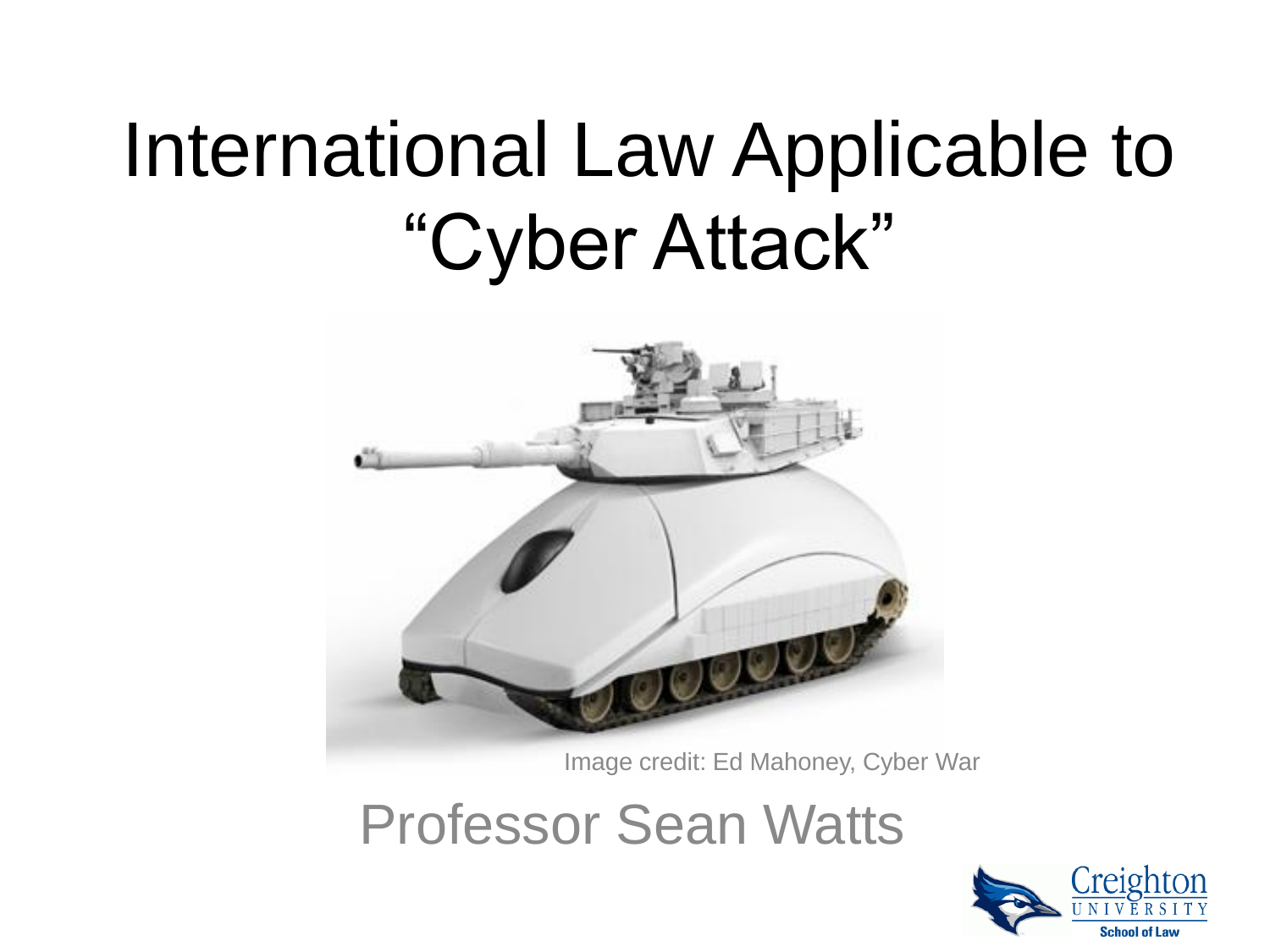## **The Tallinn Manual**

- International Group of Experts
- Format:
	- Black Letter Rules
	- Commentary
- Coverage:
	- *ius ad bellum*
	- *ius in bello*
- Central Thesis: international law applies to the context of cyberspace

TALLINN MANI INTER NATIONAL APPLICABLE TO **CYBER** WARFARE

Prepared by the International Group of Experts at the Invitation of The NATO Cooperative **Cyber Defence Centre of Excellence** 

**CAMBRIDGE** 

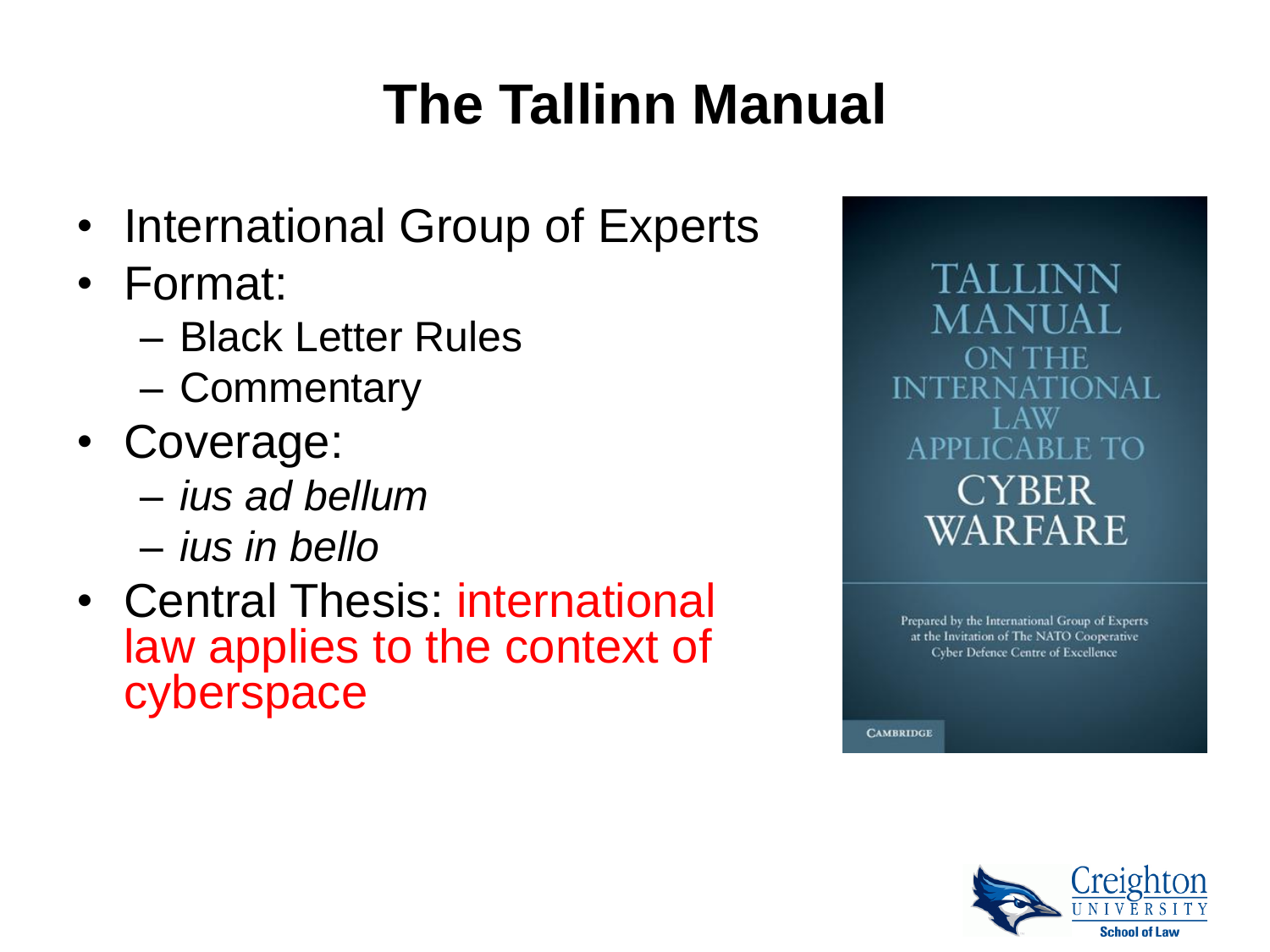### **Cyber-Specific IHL: Virtual Groups and NIAC**

- **GC, art. 3:** '… *armed conflict not of an international character …'*
- **AP II, art. 1(4):** '*organized armed groups under responsible command, … control territory, …sustained and concerted military operations, … implement this Protocol.*'
- **ICTY,** *Tadić***:** '*protracted armed violence … between organized armed groups.'*

#### **Tallinn Manual, Rule 23:**

*'… a minimum degree of organization.'*

#### **Commentary Consensus:**

- cyber NIAC will be exceptional
- not intrusions, data deletion, exploitation
- 'established command structure'

#### **No Consensus:**

'whether non-destructive but severe cyber operations satisfy intensity criterion'

#### **Majority:**

- organized armed group requirement distinguishes NIAC from riot/banditry
- group need not meet physically

#### **Restrictive Minority:**

groups must convene physically

#### **'Potential Viewpoints':**

- collaboration is sufficient
- collective effort is sufficient
- 'armed conflict' undefined
- denying applicability of NIAC no longer keeps international law at bay

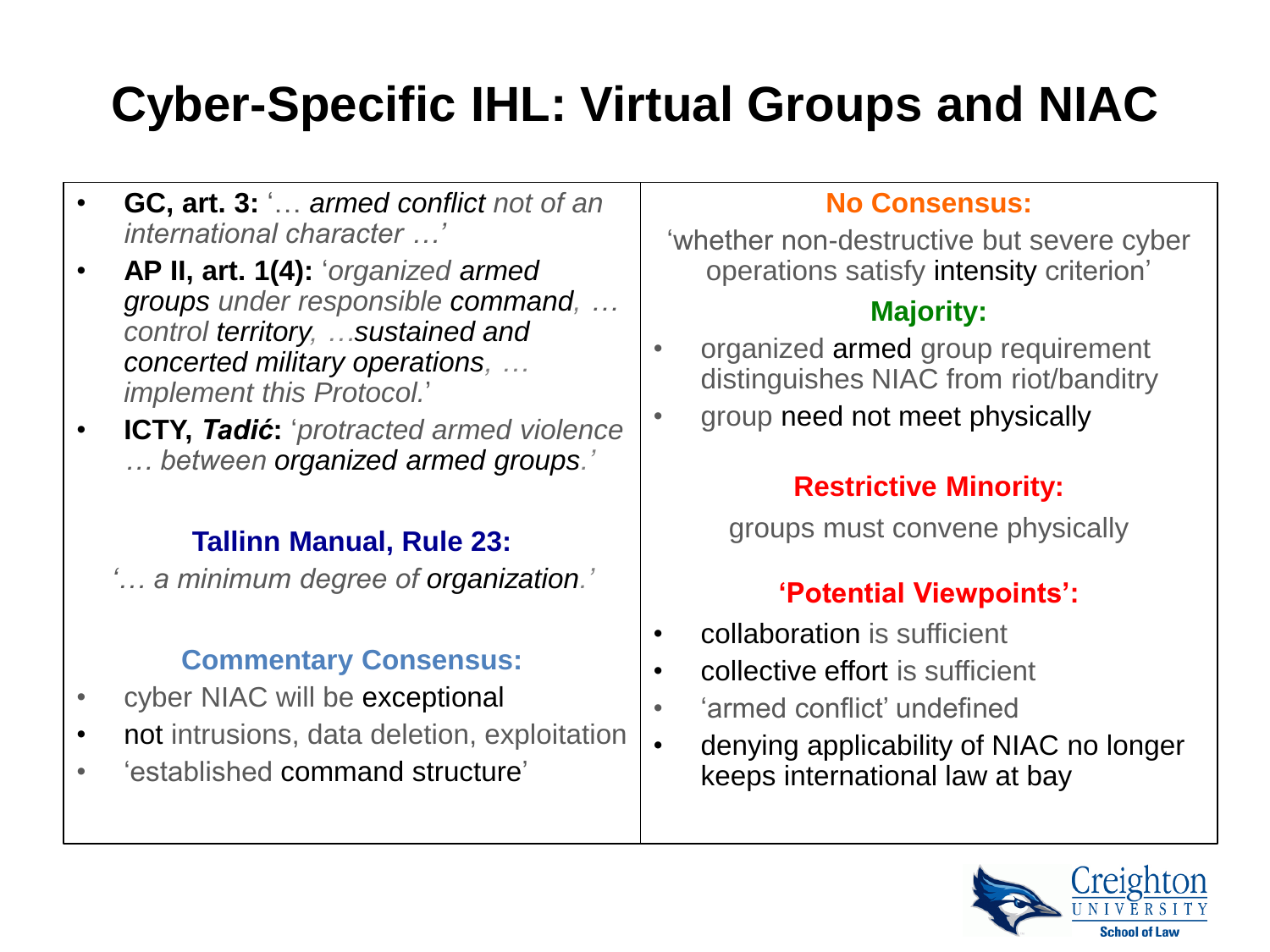### **Cyber-Specific IHL: 'Attack' Threshold**

**AP I, art. 49:** '… *acts of violence against the adversary whether in offence or defence.'*

#### **Tallinn Manual, Rule 30:**

*'A cyber attack is a cyber operation … reasonably expected to cause injury or death to persons or damage or destruction to objects.'*

#### **Commentary Consensus:**

- can be non-kinetic (e.g. bio.)
- not cyber psy-ops or espionage
- effect-focused not means-focused
- data loss resulting in death or injury to person, or damage or destruction to object is attack

#### **Majority:**

- disruption of functionality requiring component replacement is attack
- split on disruption of functionality requiring reinstallation of OS
- communication disruptions are not attacks

#### **Restrictive Minority:**

mere disruptions of functionality are not attack – destruction is required

#### **Inclusive Minority:**

interference requiring data restoration is attack

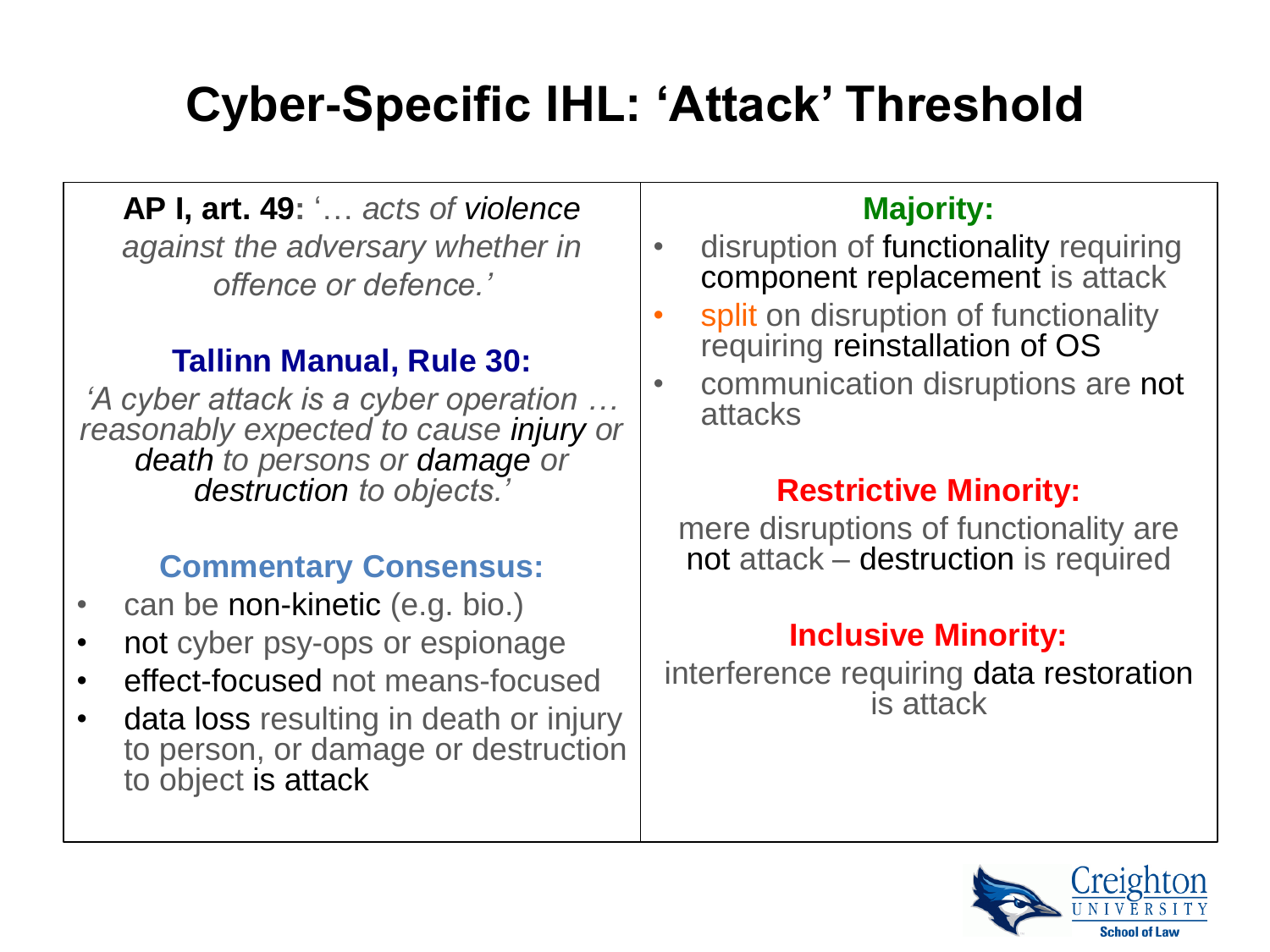### **Cyber-Specific IHL: Dual-Use Objects**

**AP I, art. 52(2):** '*military objectives … by their … use … make an effective contribution to military action … destruction … offers a definite military advantage*.'

#### **Tallinn Man., Rules 38 & 39:**

*'may include computers, computer networks, and cyber infrastructure.'*

#### **Commentary Consensus:**

- '*Any use or future use contributing to military action …*'
- military use can render entire network a military objective
- BUT entire Internet unlikely to qualify

#### **Emerging Concerns:**

- greatly susceptible to abuse
- Internet protocol directs traffic broadly
- toward a *de minimus* military use standard? e.g. packet transit
- a separation duty? AP I, art.  $58(c)$
- can 'effective contribution' be refined for cyber contexts?

#### **Replies:**

- proportionality a significant safeguard **but** only for civilian objects
- AP I, art. 52(2) and Tallinn require 'effective contribution to military action'

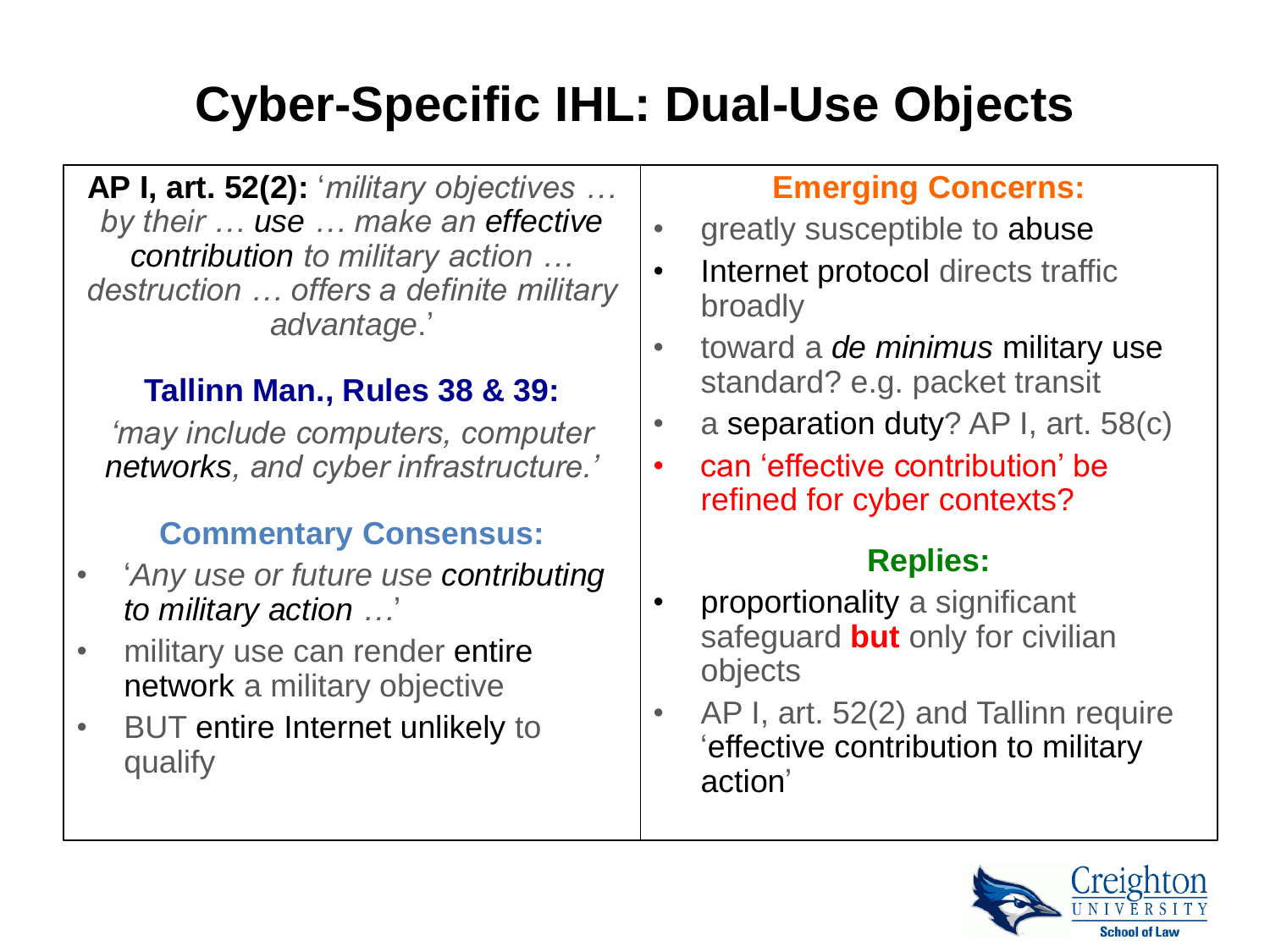### **Cyber-Specific IHL: Cyber Combatant Status**

- **GC III, art. 4(A):** '*armed forces … militia and volunteer corps … unrecognized armed forces …* levées en masse'
- **AP I, art. 43:** '*members of the armed forces are combatants*'

#### **Tallinn Manual, Rule 26:**

*'armed forces … who … fail to comply to comply with the requirements of combatant status lose their … combatant immunity'*

#### **Commentary Consensus:**

- Combatancy is limited to **IAC** (c.1)
- 'belonging to' requires a *de facto* relationship to a State (c.7)
- 'carry arms openly' little cyber application (c.13)
- no international war crime (c.19)

#### **Majority:**

- State's own nationals are not owed POW status and do not enjoy combatant immunity
- four militia criteria (command, distinctive sign, carry arms openly, law of war compliance) are implicitly applicable to armed forces
- *levee en masse* requires physical invasion of territory; limited application to cyber

#### **Plurality:**

no cyber exception to distinctive sign or uniform requirement

#### **Minority:**

- no nationality disqualification
- membership is sufficient for armed forces

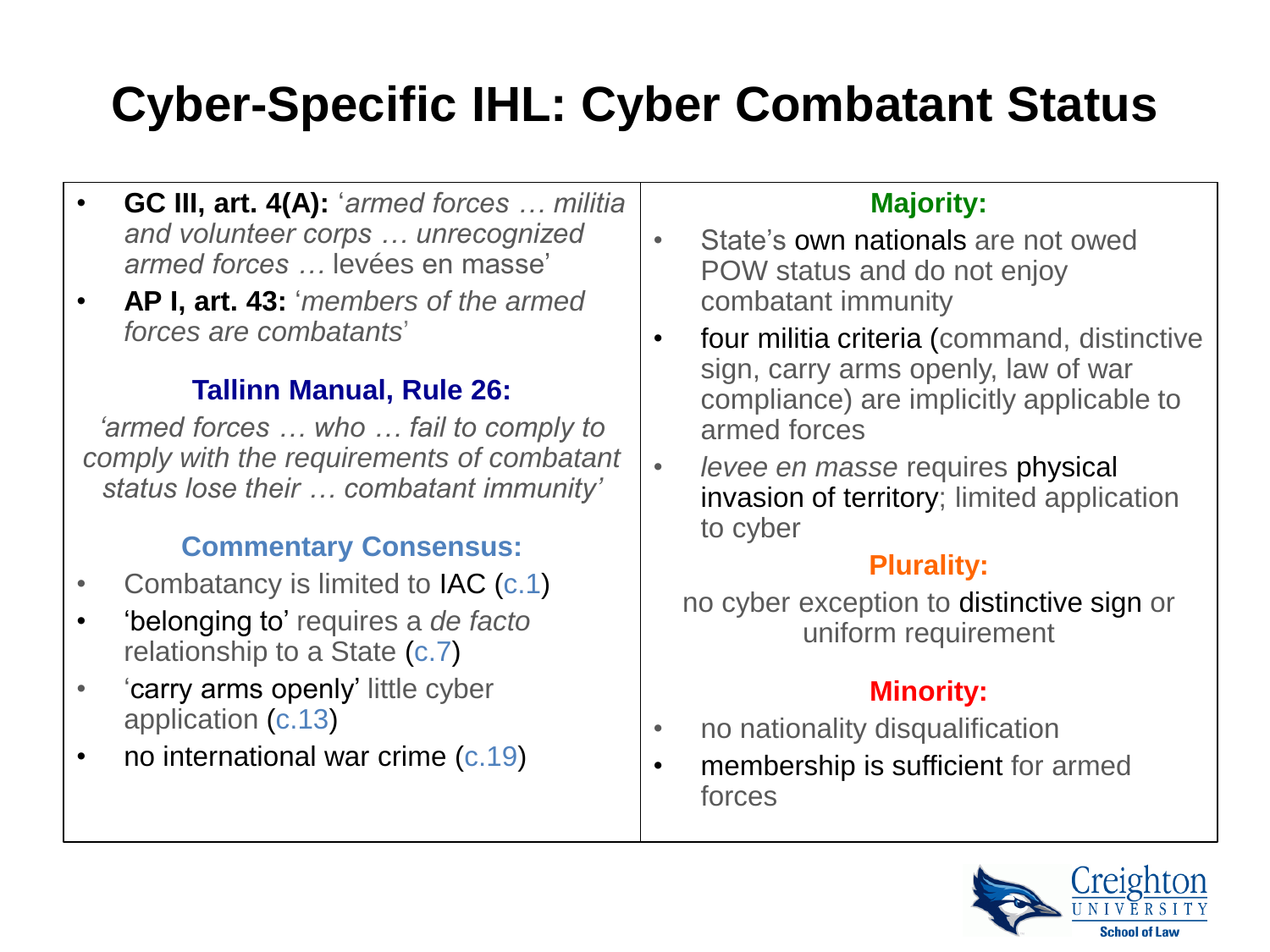### **General IHL: Contributions from Cyber Warfare**

*Does the cyber context provide any insight or opportunity to develop or clarify persistent issues of IHL interpretation?*

| • Economic targets  TM, Rule 38, c.16               |         |
|-----------------------------------------------------|---------|
| • Presumptions, standards of proofTM, Rule 33, c.2; |         |
|                                                     | 40, c.4 |
| • Differential obligations  TM, Ch. 4, Sec. 7       |         |
| • Direct participation in hostilities  TM, Rule 35  |         |
| • Geography of IHL  TM, Rule 23, c.4                |         |

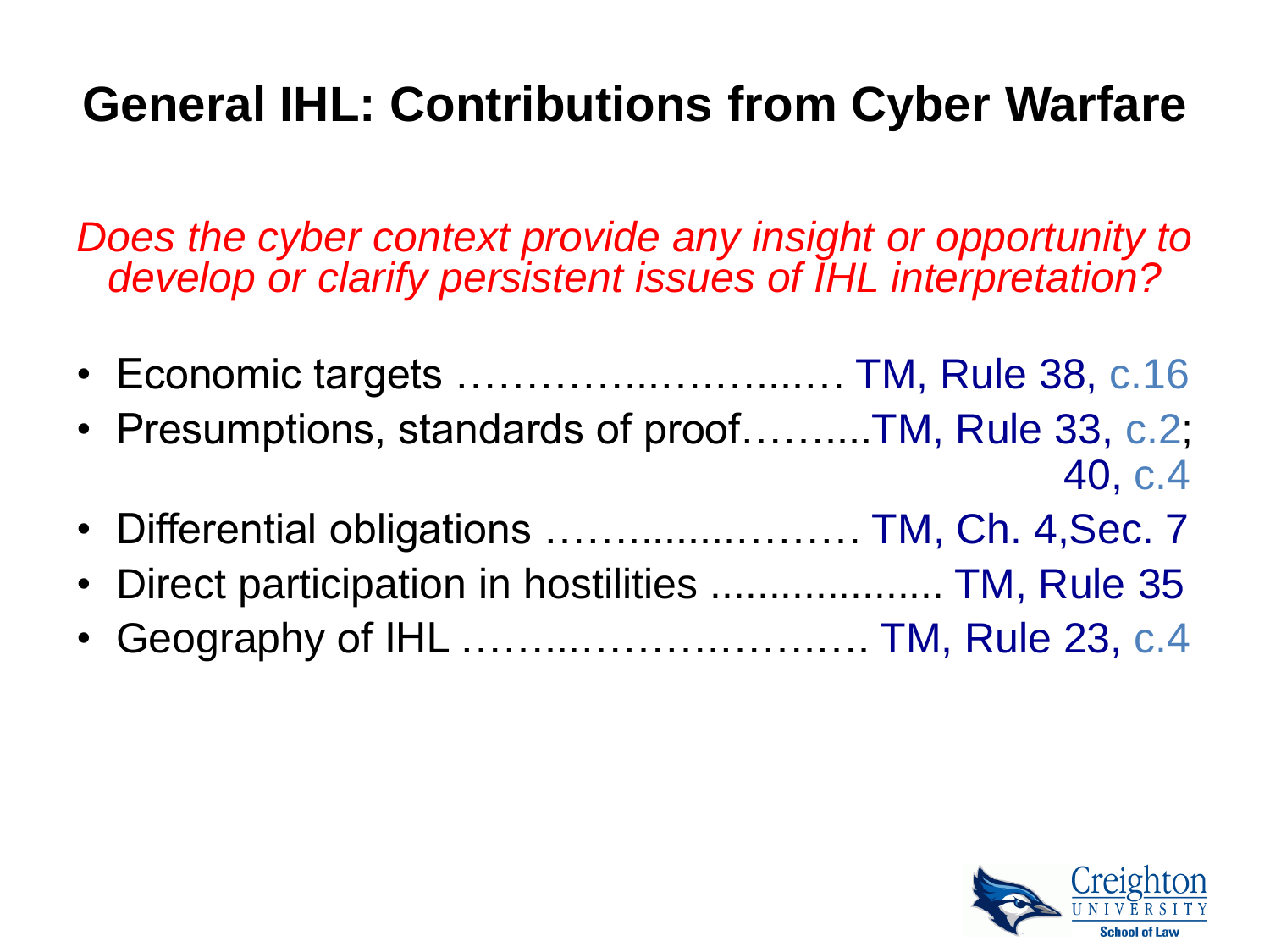# Tallinn Manual 2.0 (forthcoming 2017)

- Sovereignty
- Jurisdiction
- State Responsibility
- Due Diligence
- Peaceful Settlement of Disputes
- Espionage
- Non-Intervention
- Cyber Operations at Sea
- Human Rights Law
- Air Law
- Space Law
- International Telecommunications Law
- International **Organizations**
- Law of War (Tallinn 1.0 update and reissue)